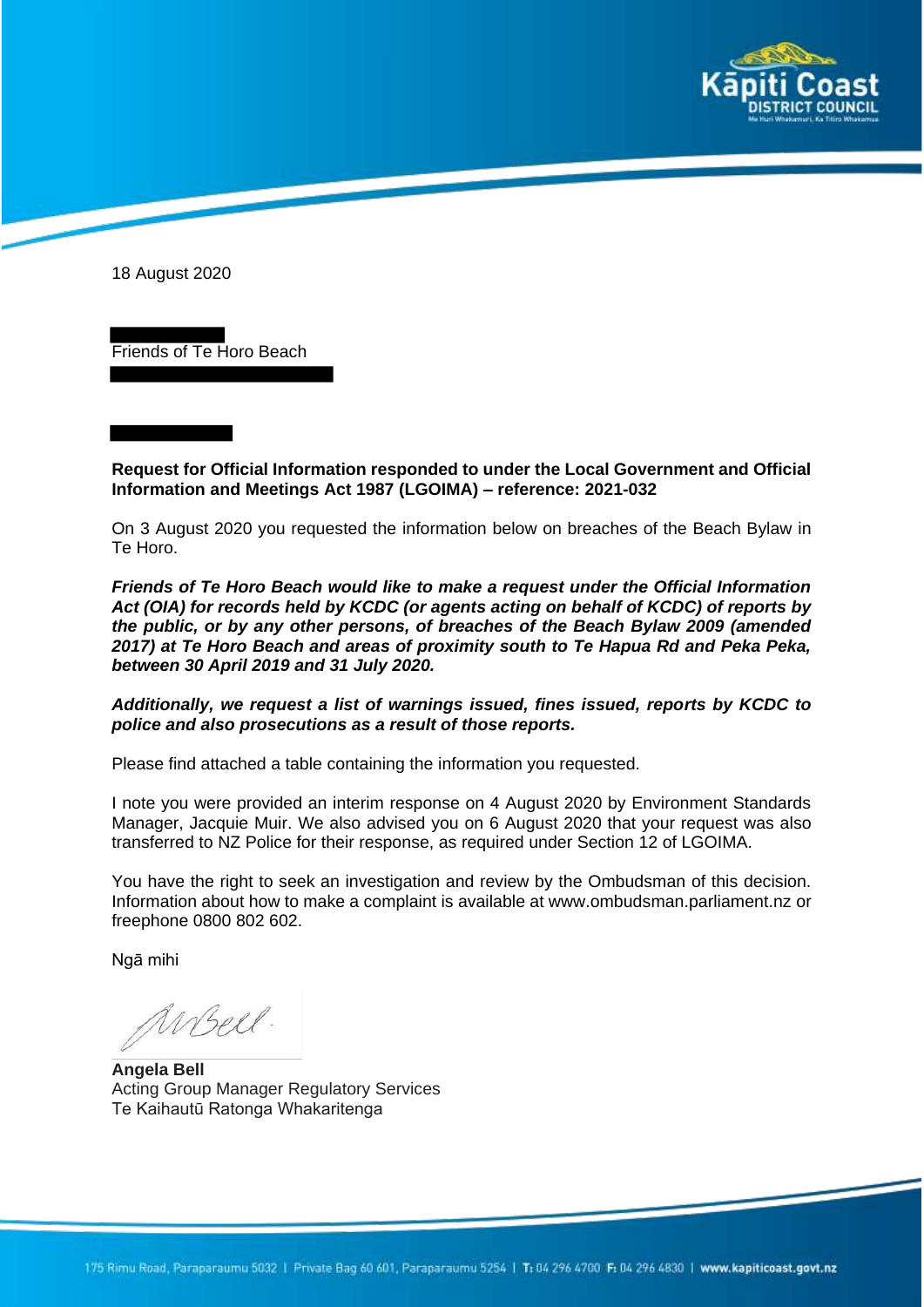| Date of    | <b>Date</b>      | How      | Location Type of |                                | <b>Offence</b>                                                           | <b>Circumstances</b>                                                                                                                                                                                  | <b>Warning</b>                                                                                                                               | <b>Police - other agency</b>                                               |
|------------|------------------|----------|------------------|--------------------------------|--------------------------------------------------------------------------|-------------------------------------------------------------------------------------------------------------------------------------------------------------------------------------------------------|----------------------------------------------------------------------------------------------------------------------------------------------|----------------------------------------------------------------------------|
| incident   | received         | received |                  | vehicle                        |                                                                          |                                                                                                                                                                                                       |                                                                                                                                              |                                                                            |
| 9/11/2019  | 9/11/2019        | Phone    | Te Horo          | Off road go<br>cart            | Moving vehicle -<br>dangerous                                            | Moving vehicle offence, no<br>description or line of enquiry                                                                                                                                          | Not applicable - no line of<br>enquiry                                                                                                       | Unsure if complainant<br>contacted Police, and/or if<br>Police followed up |
| 16/05/2020 | 18/05/2020 Email | website  | Te Horo          | <b>Trail bikes</b><br>and utes | Moving vehicle -<br>dangerous                                            | Moving vehicle offence. No<br>registration number or<br>description of utes used to<br>transport trail bikes.                                                                                         | Not applicable- no line of<br>enquiry                                                                                                        | Unsure if complainant<br>contacted Police, and/or if<br>Police followed up |
| 24/05/2020 | 25/05/2020 Email | website  | Te Hapua         | Ute and<br>trail bikes         | Moving vehicle -<br>unknown manner of<br>driving not stated in<br>report | Moving vehicle offence. Not<br>currently happening at time of<br>report but information from<br>complainant came via Greater<br>Wellington website to KCDC.<br>Unsure if complainant called<br>Police | Line of enquiry - KCDC<br>issued a warning letter to<br>registered owner Breach<br>of Bylaw                                                  | Unsure if complainant<br>contacted Police, and/or if<br>Police followed up |
| 30/11/2019 | 30/11/2020 Phone |          | Te Horo          | <b>Trail bikes</b>             | Moving vehicle -<br>dangerous                                            | Dangerous speeding, advised to Advised to call Police - no<br>call Police. Informaiton recorded line of enquiry for KCDC<br>by KCDC                                                                   |                                                                                                                                              | Unsure if complainant<br>contacted Police, and/or if<br>Police followed up |
| 30/11/2020 | 30/11/2020 Phone |          | Te Horo          | Truck and<br>trail bikes       | Moving vehicle                                                           | Complained of breach of beach<br>bylaw. Contacted Police who<br>would not attend. Advised<br>Council and prvoided a<br>registration                                                                   | Line of enquiry KCDC<br>followed up and issued<br>warning letter to<br>registered owner of truck,<br>Breach of Bylaw                         | Unsure if complainant<br>contacted Police, and/or if<br>Police followed up |
| 21/06/2020 | 21/06/2020 Phone |          | Te Horo          | Utes                           | Moving vehicle,<br>dangerous driving                                     | Dangerous driving, high speeds<br>registration of ute provided                                                                                                                                        | Followed up registered<br>owner and 2 x warning<br>letter issued by KCDC                                                                     | Unsure if complainant<br>contacted Police, and/or if<br>Police followed up |
| 28/01/2020 | 28/01/2020 Email | website  | Te Horo          | Cars                           | Moving vehicle<br>offence                                                | Just driving - not manner of<br>driving                                                                                                                                                               | <b>KCDC followed up business</b><br>owner of one vehicle as<br>offending vehicle had a<br>logo on door and warning<br>issued Breach of Bylaw | Unsure if complainant<br>contacted Police, and/or if<br>Police followed up |